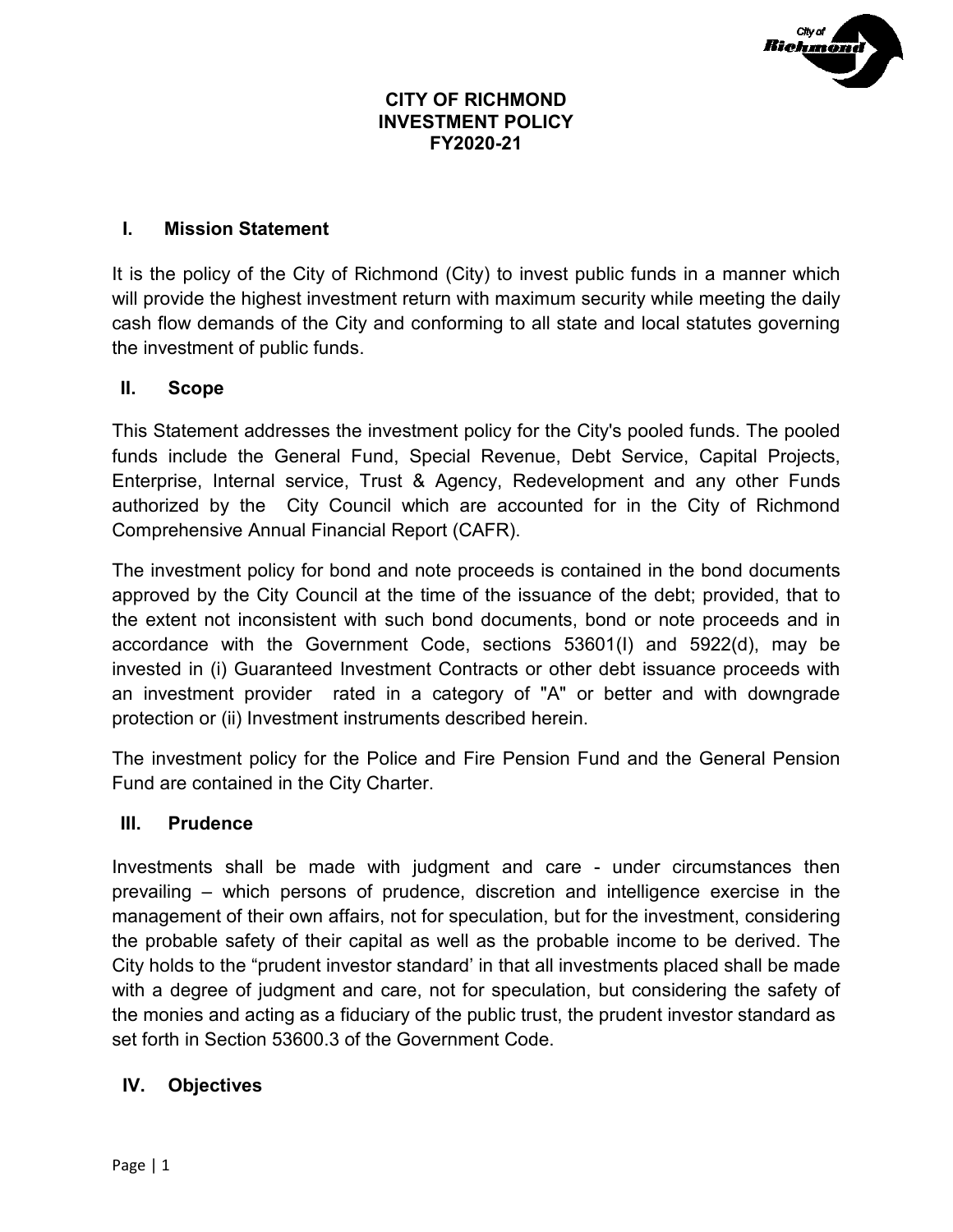

The City's investment activities are designed to accurately monitor and forecast expenditures and revenues to:

- 1. Invest up to 100% of all idle funds.
- 2. Guarantee that funds are always available when needed.
- 3. Manage the portfolio to take advantage of changing economic conditions that can aid in increasing the total return on the City's portfolio.
- 4. Safety. The primary duty and responsibility of the Treasurer is to protect, preserve and maintain cash and investments placed in his/her trust on behalf of the citizens of the community. To attain this objective, the City will diversify its investments by investing funds among a variety of securities offering independent returns and financial institutions. Specifically, the City shall seek to preserve principal by mitigating credit risk and market or interest rate risk.
- 5. Liquidity. An adequate percentage of the portfolio should be maintained in liquid short-term securities that can be converted to cash if necessary to meet disbursement requirements. Since all cost requirements cannot be anticipated, investment in securities with active secondary or resale markets is highly recommended. Emphasis should be on marketable securities with low sensitivity market risks.
- 6. Yield. Yield, sometimes referred to as "rate of return," is the potential dollar earnings investment can provide. Yield should become a consideration only after the basic requirements of safety and liquidity have been met with measurement of investment risk and the cash flow needs.

### **V. Delegation of Authority**

Management responsibility for the investment program is hereby delegated to the Director of Finance, acting in her/his capacity as Treasurer, or the Accounting Manager who shall be responsible for all transactions undertaken and shall establish a system of controls to regulate the activities of subordinate officials, and their procedures in the absence of the Director of Finance.

### **VI. Ethics and Guidelines**

1. The City adheres to the guidance provided by the "prudent investor standard".<sup>1</sup> A standard of conduct where a person acts with care, skill, prudence, and diligence when investing, reinvesting, purchasing, acquiring, exchanging, selling, and managing funds. The test of whether the standard is being met is if a prudent person acting in a similar situation would engage in similar conduct to ensure that investments safeguard principal and maintain liquidity."

1 As defined in the California Debt Advisory Commission's October 1996 document: *Local Agency Investment Guidelines: Recommendations for Implementing Recent Statutory Changes to the California Government Code Sections 16429.1 and 53600 through 53684* Page | 2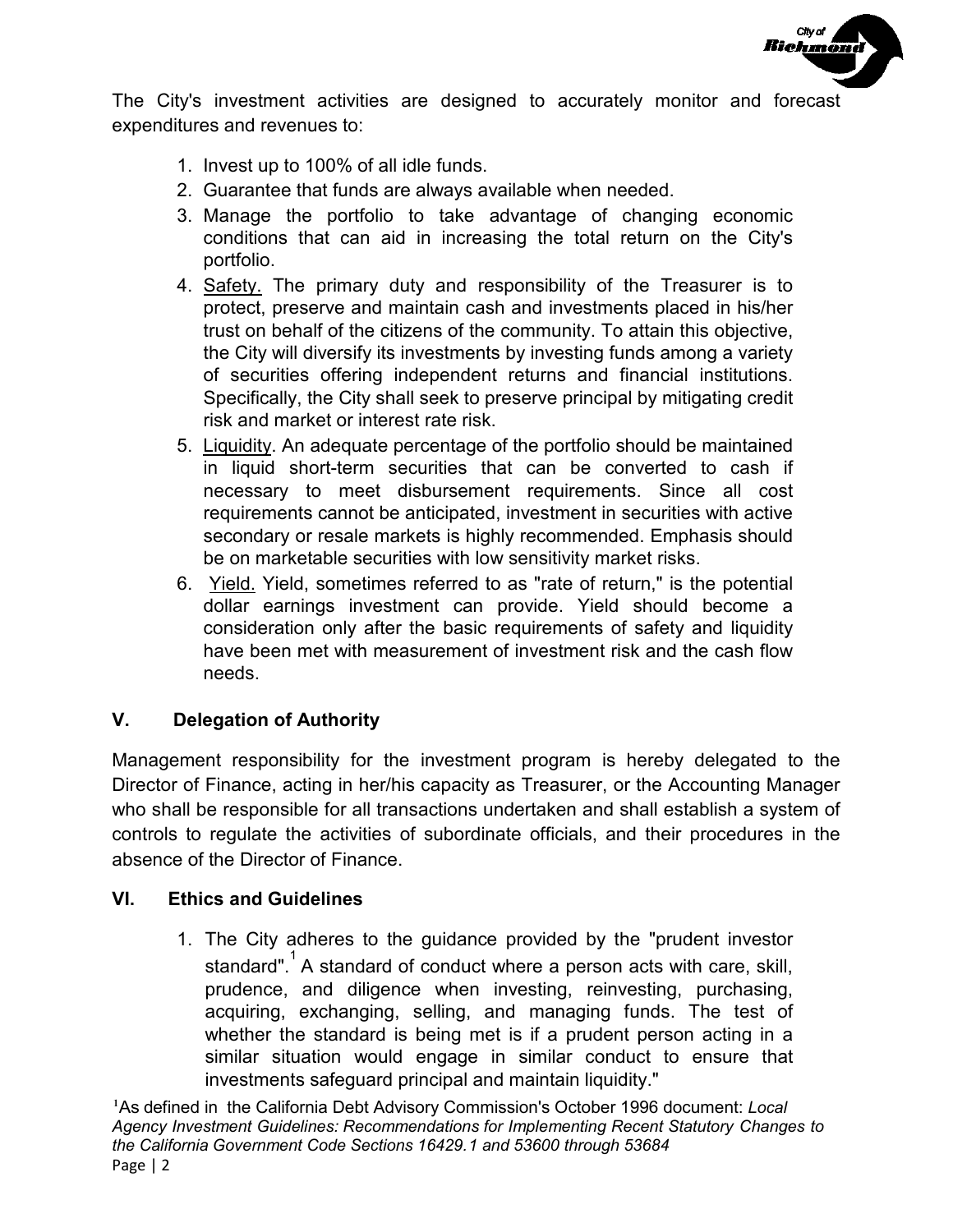

- 2. All participants in the investment process shall act as custodians of public trust. Investment officials shall recognize that the investment portfolio is subject to public review and evaluation. The overall program shall be designed and managed with a degree of professionalism that is worthy of the public trust.
- 3. In a diversified portfolio it must be recognized that occasional measured losses are inevitable and must be considered within the context of the overall portfolio investment return provided that adequate diversification has been implemented. Each issuer shall be limited in terms of their percentage of the portfolio, to minimize risk exposure.
- 4. In accordance with California Government Code Sections 89502 and 89503, officers and employees of the City shall refrain from any activity that could conflict with the proper execution of the investment program or that could impair their ability to make impartial investment decisions. All investment personnel shall comply with the reporting requirements of the Political Reform Act, to include the annual filing of their Statement of Economic Interest.

# **VII. Authorized Broker/Dealers**

The Director of Finance will maintain a list of broker/dealers authorized to provide investment services. The broker/dealers will be selected by credit worthiness that is authorized to provide investment services in the State of California. These may include "primary" dealers or "regional" dealers that qualify under Securities and Exchange Commission Rule 15C3-1 (uniform net capital rule).

# **VIII. Authorized Investments and Maximum Maturities**

With the above objectives and criteria in mind, the City of Richmond may invest in the following instruments with a rating of "A" or higher (when applicable) that have maturities of five (5) years or less at the time of purchase, unless otherwise stated below:

## 1. Government Bonds and Notes- Maximum of 100% invested no longer than 5 years

- i. United States Treasury Notes, Bonds, Bills, or certificates of indebtedness or those for which the full faith and credit of the United States are pledged for the payment of principal and interest;
- ii. Treasury notes or bonds of the State of California; and
- iii. Bonds, Notes, Warrants or other evidences of indebtedness of Any local agency within California with a minimum rating threshold of an "A".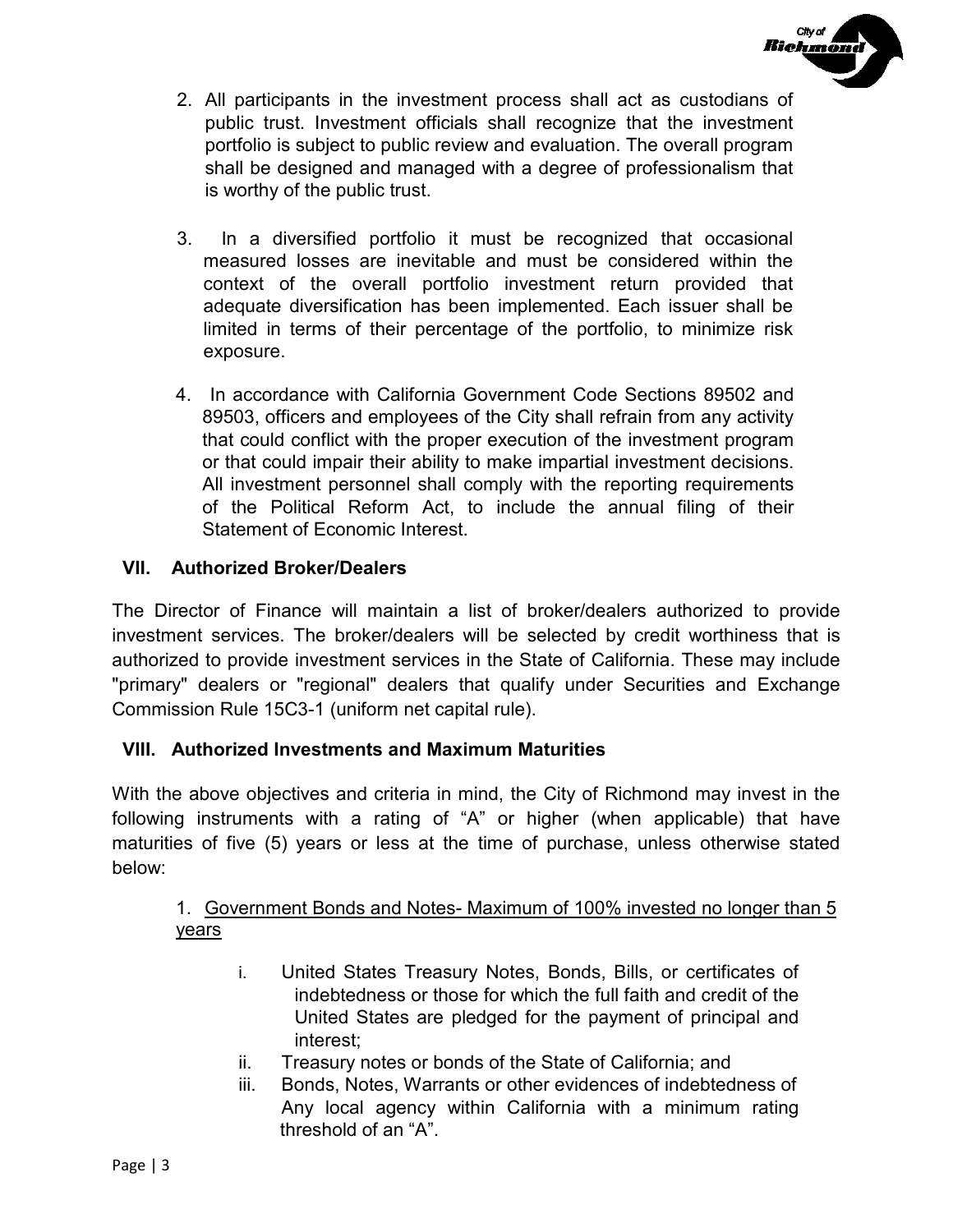

- 2. Bonds and Notes of Federally Sponsored Agencies Maximum of 100% invested no longer than 5 years, such as the Federal Farm Credit Bank, Federal Home Loan Bank, Federal National Mortgage Association, Government National Mortgage Association or any other instruments issued by a federal agency or a United States government sponsored enterprise.
- 3. Negotiable Certificates of Deposit issued by a Federal and State chartered bank or a Federal and State Savings and Loan Association or by any state licensed branch of a foreign bank. Purchases are not to exceed 30% of invested idle funds.
- 4. Local Agency Investment Fund (LAIF) maximum of \$75 million The City may invest in the Local Agency Investment Fund (LAIF) established by the State Treasurer for the benefit of local agencies up to the maximum permitted by State law but not to exceed the aggregate limit set by the City of 60%.
- 5. CalTRUST a Joint Powers Authority created by public agencies to provide a convenient method for public agencies to pool their assets for investment purposes, not to exceed the aggregate limit set by the City of 75%. CalTRUST is governed by a Board of Trustees made up of experienced local agency treasurers and investment officers.
- 6. Medium Term Notes with a maximum of five years maturity issued by corporations organized and operating within the United States. Such securities must be rated in a rating category of "A" or better by a nationally recognized rating service. Purchases may not exceed 30% of invested idle funds in any single institution.
- 7. Commercial Paper of "prime quality" of the highest ranking or of the highest letter and numerical rating as provided for by Moody's Investor Service, Inc., or Standard & Poor's Corporation. Eligible paper is further limited to issuing corporations that are organized and operating within the United States and have total assets in excess of five hundred million dollars (\$500,000,000.00) and having an "A" or higher rating for the issuer's debt, other than commercial paper, if any, as provided for by Moody's Investors Service, Inc., or Standard & Poor's. Eligible commercial paper may not exceed 270 days maturity nor represent more than 10 percent of the outstanding paper of an issuing corporation. Purchases of commercial paper may not exceed 25% of the City's surplus money that may be invested pursuant to this section.
- 8. Money Market Funds are eligible for investment if the companies providing the mutual funds invest only in instruments authorized by Government Code, Sections 53601 and 53630. In order to be an eligible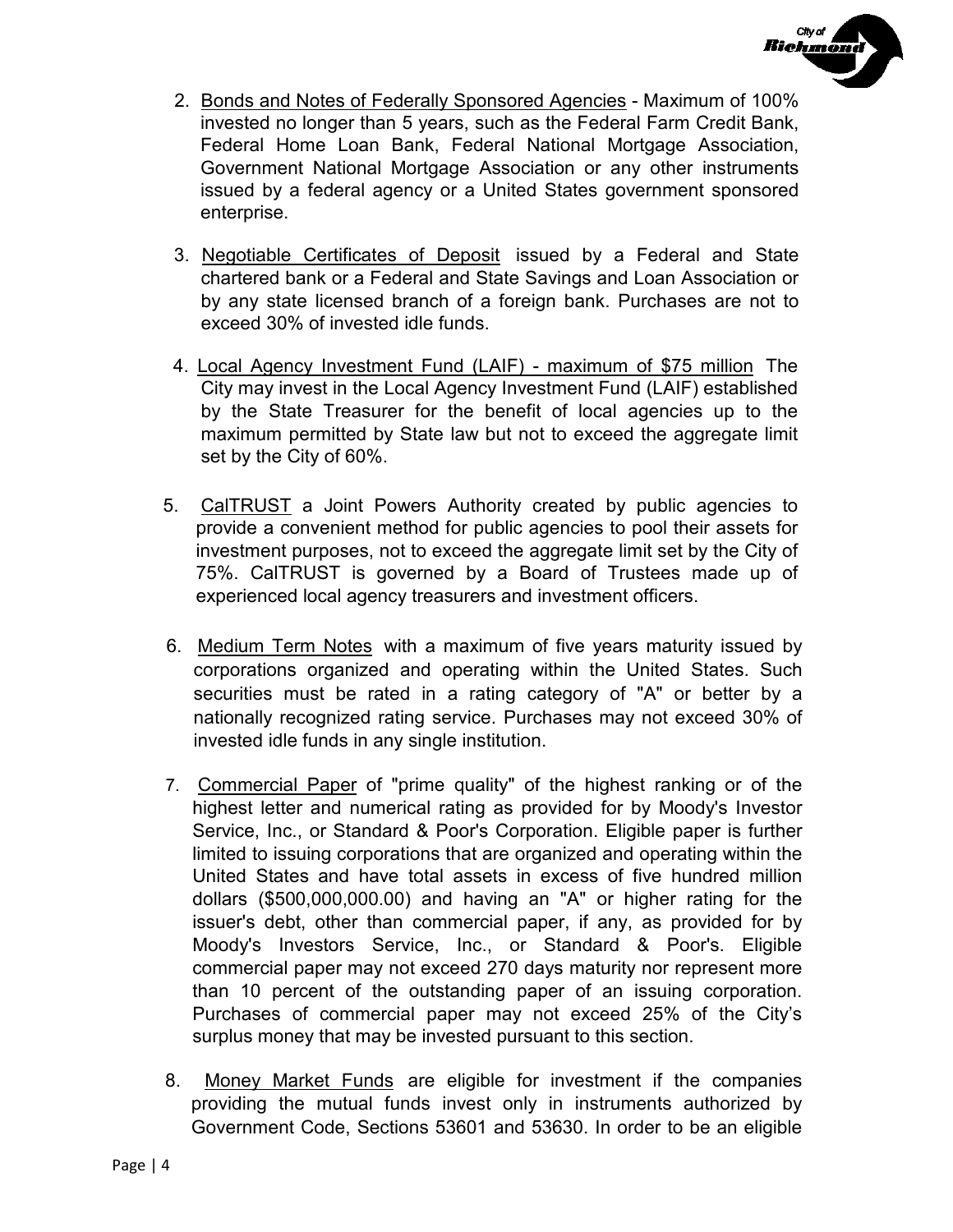

money market investment under this section:

- The money market shall have attained the highest ranking or the highest letter and numerical rating provided by not less than two nationally recognized statistical rating organizations, and shall maintain these ratings for the duration of the investment.
- Retain an investment advisor registered with the Securities and Exchange Commission (SEC) with not less than five (5) years' experience investing in securities and obligations.
- The fund shall have a minimum of \$500 million to total asset size of portfolio at time of investment, and should not drop below this threshold.
- The purchase price of the share of beneficial interest shall not include any commission that these companies charge.
- Purchases shall not exceed 20 percent of the City's idle funds

### Summary of Maximum Percentage Limitations of Investments, by Investment Type

The following summary of maximum percentage limits, by instrument, is established for the City's total pooled fund's portfolio:

| <b>Investment Type:</b>                  | Percentage                  |
|------------------------------------------|-----------------------------|
| U.S. Treasury Bills, Notes, and Bonds    | 0 to 100%                   |
| U.S. Government Agency Obligations       | 0 to 100%                   |
| Negotiable Certificates of Deposit Local | 0 to 30%                    |
| Local Agency Investment Fund (LAIF)      | 0 to 60% (Max \$75 million) |
| <b>CalTRUST</b>                          | 0 to 75%                    |
| <b>Medium Term Notes</b>                 | 0 to 30%                    |
| <b>Commercial Paper</b>                  | 0 to 25%                    |
| <b>Money Market Funds</b>                | 0 to 20%                    |
|                                          |                             |

# **IX. Reporting and Review of the Investment Portfolio**

The Director of Finance shall report monthly on the City's pooled and Bond funds to the City Manager and City Council and shall report quarterly on other investments, such as pension funds. The following elements will be part of the investment report:

- 1. Type of investment
- 2. Institution/Issuer
- 3. Date of maturity
- 4. Cost of security (par amount) and dollar amount in all securities
- 5. Description of the funds, investments and programs managed by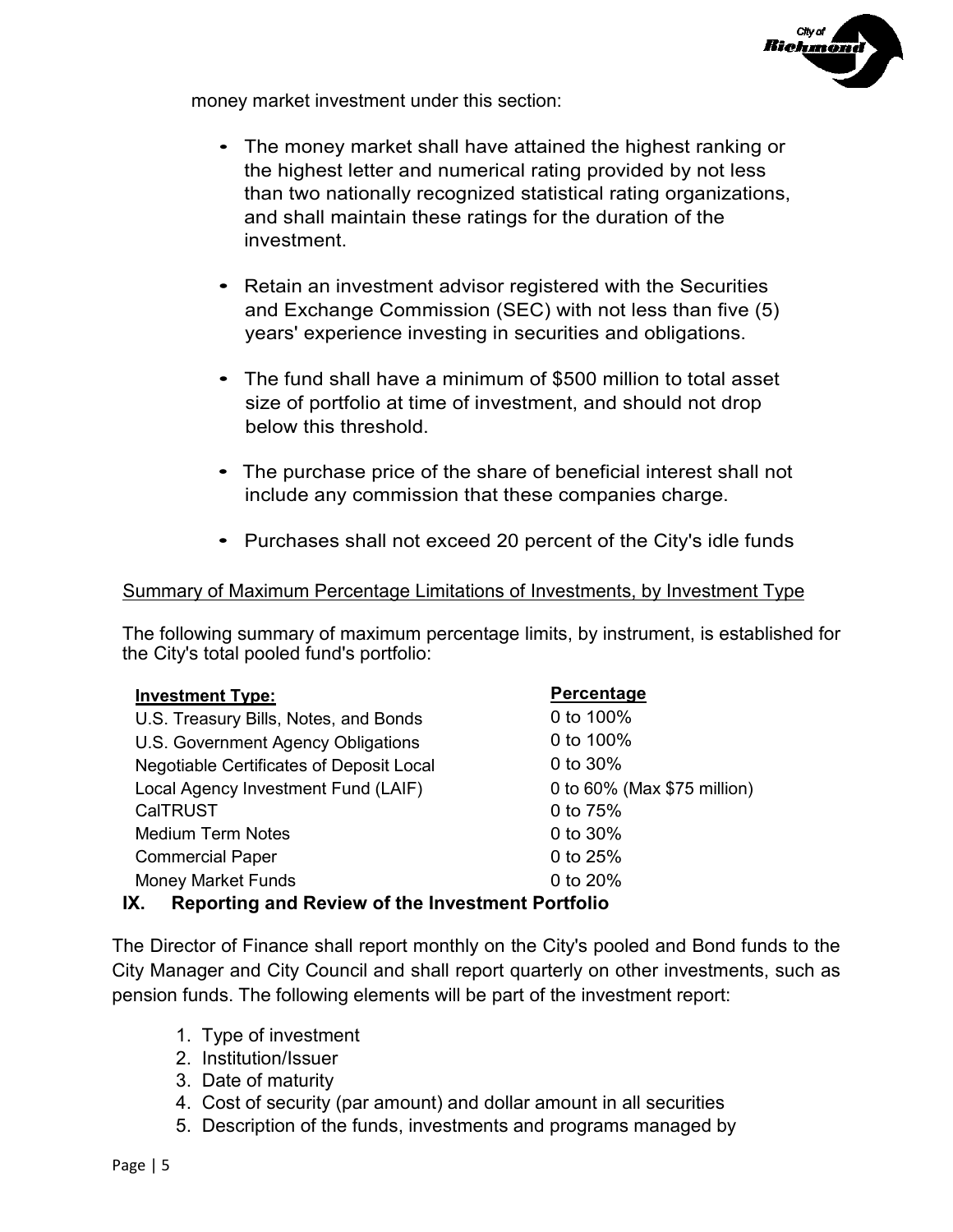

contracts

- 6. Current market value of securities
- 7. Rate of return
- 8. Statement of compliance to meet pool expenditure requirements for the next six months
- 9. If, in any case, pool expenditures are not met, an explanation of why sufficient monies will not be available.

## **X. Investment Pools**

Government sponsored investment pools (Pools) are permitted under California Government Code Section 53601 et seq. and an excellent short-term investment option for cash management facilities. These pools can provide safety, liquidity and yield in a single diversified investment. However, thoughtful investigation and due diligence are required both initially at the time of purchase and ongoing analysis to determine that the investment pool is being managed in a manner consistent with the objectives of the Policy.

State of California's Local Agency Investment Fund (LAIF) is an example of a Pool. The City may invest in the LAIF established by the State Treasurer for the benefit of local agencies up to the maximum permitted by State law, but not to exceed 50% of the cost value (book value) of the total portfolio exclusive of the fiscal agent cash portfolio. Each agency is limited to an investment of \$75 million per account currently, but subject to change.

### **XI. Collateralization**

Collateral for Certificates of Deposit (CD) and Negotiated Certificates of Deposit (NCD) must comply with Government Code, Chapter 4, Bank Deposit law Section 16500 et seq. and the Savings and Loan and Credit Union Deposit law Government Code Section 16600 et seq. In addition, if the CD is not FDIC insured or goes over the FDIC \$250,000 limit, collateral is required to equal 100 percent of the principal of either U.S. Treasury securities or Federal Agency securities.

Collateral will always be held by an independent third party with whom the City has a current custodial agreement. A clearly marked evidence of ownership (safekeeping receipt) must be supplied to the City and retained. The right of collateral substitution is granted, within the parameters and constraints of the Policy.

# **XII. Safekeeping and Custody**

Securities purchased from broker/dealers shall be held in third party safekeeping by the trust department of the City's bank or other designated third party, in the City's name and control. The basic premise underlying the City's investment philosophy is and will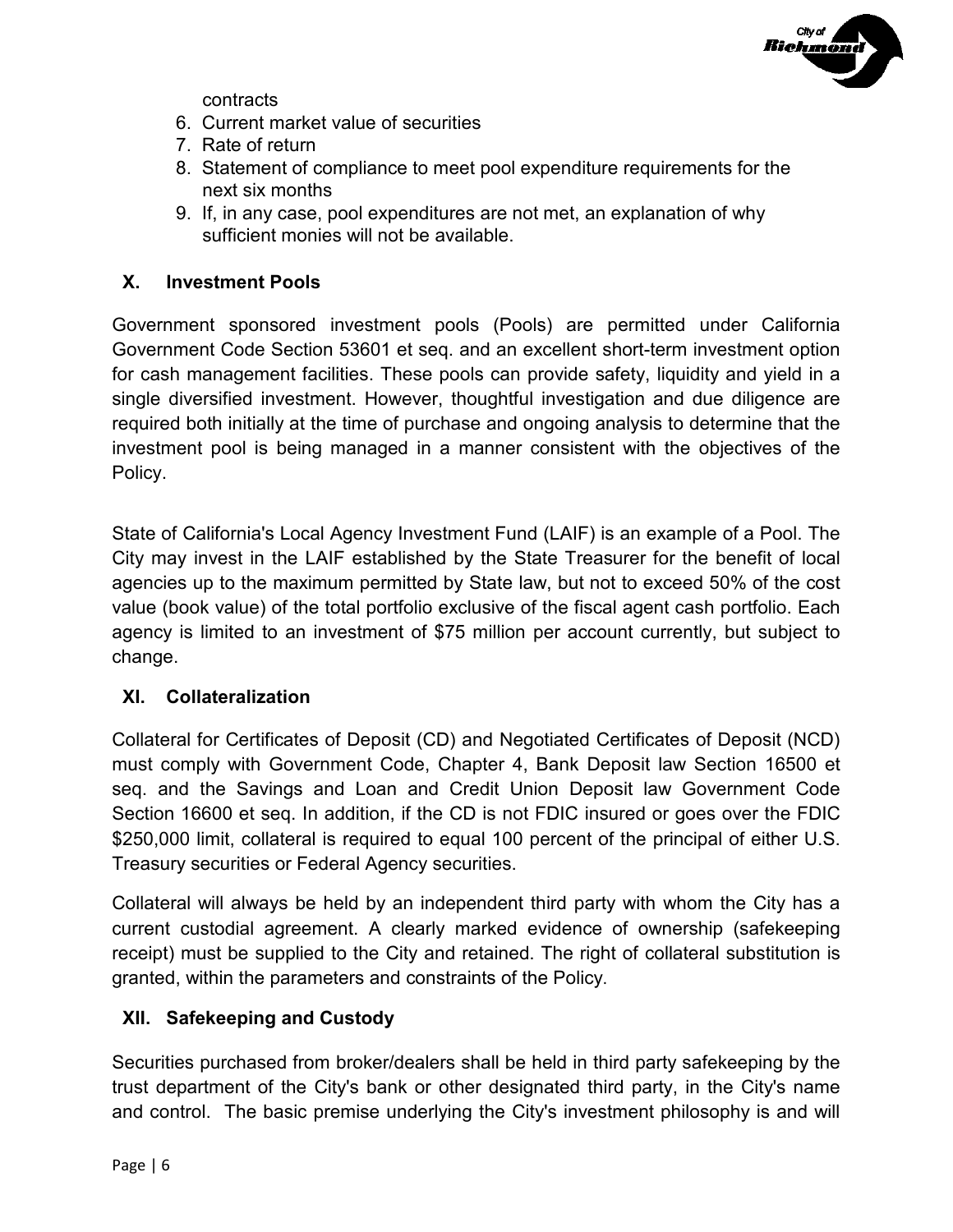

continue to be to ensure that money is always safe and available when needed. All trades executed by a dealer will settle deliver vs. payment (DVP) through the City's safekeeping agent. Securities held in custody for the City shall be independently audited on an annual basis to verify investment holdings.

## **XIII. Diversification and Risk Tolerance**

The City of Richmond recognizes diversification is an investment strategy that will mitigate risk in the investment portfolio. Portfolio diversification is employed as a way to control risk. The City's investment portfolio shall be diversified to avoid incurring unreasonable and avoidable risks with regard to specific investment types. Within investment types, the City shall also maintain a mix of securities to avoid concentrations with individual financial institutions, geographic areas, industry types and maturities. No individual investment transaction shall be undertaken that jeopardizes the total capital position of the overall portfolio. The Treasurer shall periodically establish guidelines and strategies to control risks of default, market price changes, and illiquidity.

## **XIV. Internal Control**

The Treasurer or designee shall maintain a system of internal controls designed to ensure compliance with the Investment Policy and to prevent losses due to fraud, employee error, and misrepresentations by third parties or unanticipated changes in financial markets.

All financial institutions and broker/dealers who desire to become qualified bidders for investment transactions must supply the Director of Finance with the following: audited financial statements, proof of FINRA certification, and proof of state registration, completed broker/dealer questionnaire, and certification of having read the City's investment policy.

An annual review of the financial condition and registrations of qualified bidders will be conducted by the Director of Finance. The bidding process shall be conducted every five years. The current audited financial statement is required to be on file for each financial institution and broker/dealer in which the City invests.

### **XV. Performance Standards**

- A. The investment portfolio shall be designed with the objective of obtaining a rate of return throughout budgetary and economic cycles, commensurate with the investment risk constraints and the cash flow needs.
- B. The investment performance objective for the portfolio shall be to earn a total rate of return over a market cycle which is approximately equal to the return on a market benchmark Index of similar securities, as determined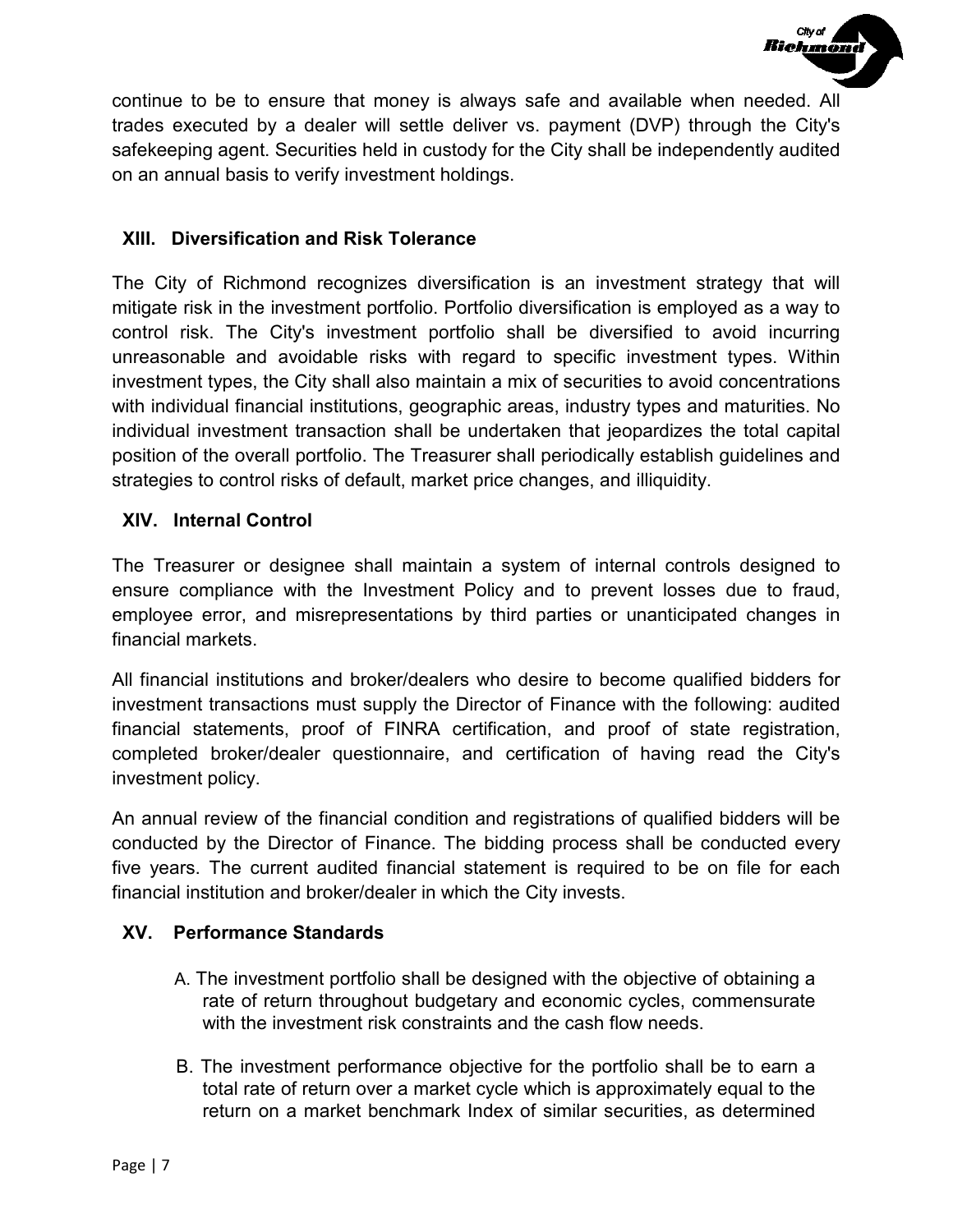

by the Director of Finance.

## **XVI. Investment Policy Adoption**

The investment policy shall be adopted by resolution of the City Council. The policy shall be reviewed annually by the Council and any modification made thereto must be approved by the City Council.

### **XVII. Interest Earnings**

All moneys earned and collected from investments authorized in this policy shall be allocated quarterly to various fund accounts based on the daily cash balance in each fund as a percentage of the entire pooled portfolio. Should any fund not have a daily cash balance at the end of a quarter, it will receive none of the moneys earned and collected from the pooled investments. Furthermore, should any fund have a temporary negative daily cash balance at the end of a quarter, the negative amounts will be reallocated to provide earnings to the funds with a positive daily cash balance.

### **XVIII. Restrictions**

- 1. The City will not invest any funds in inverse floaters, range notes, or interestonly STRIPS (Separate Trading of Registered Interest and Principal of Securities) that are derived from a pool of mortgages.
- 1. The City will not invest any funds in any security that could result in zero interest accrual if held to maturity. This limitation does not apply to investments in shares of beneficial interest (money market mutual funds) that are authorized elsewhere in the Investment Policy.
- 3. It is the City's policy not to invest in companies involved in the manufacturing of tobacco and tobacco-related products such as cigarettes, cigars, pipe tobacco, chewing tobacco, etc.
- 4. In accordance with the Slavery Era Insurance Ordinance 14-05 N.S. Section 2.29.030 Social Disclosure on Gains from Slavery effective July 1, 2005, the City will not invest any funds in international financial instruments that benefited from slavery. The City Council prohibits, by social investment policy, such investments and reserves the absolute right to divest from such investments with the cost of divestment being borne by the contracting institution.
- 5. In accordance with Resolution 38-13 effective May 7, 2013 the City declared it a policy of the City of Richmond to not invest in Fossil Fuel companies and urges the Board and Management of the City's Pension funds to divest from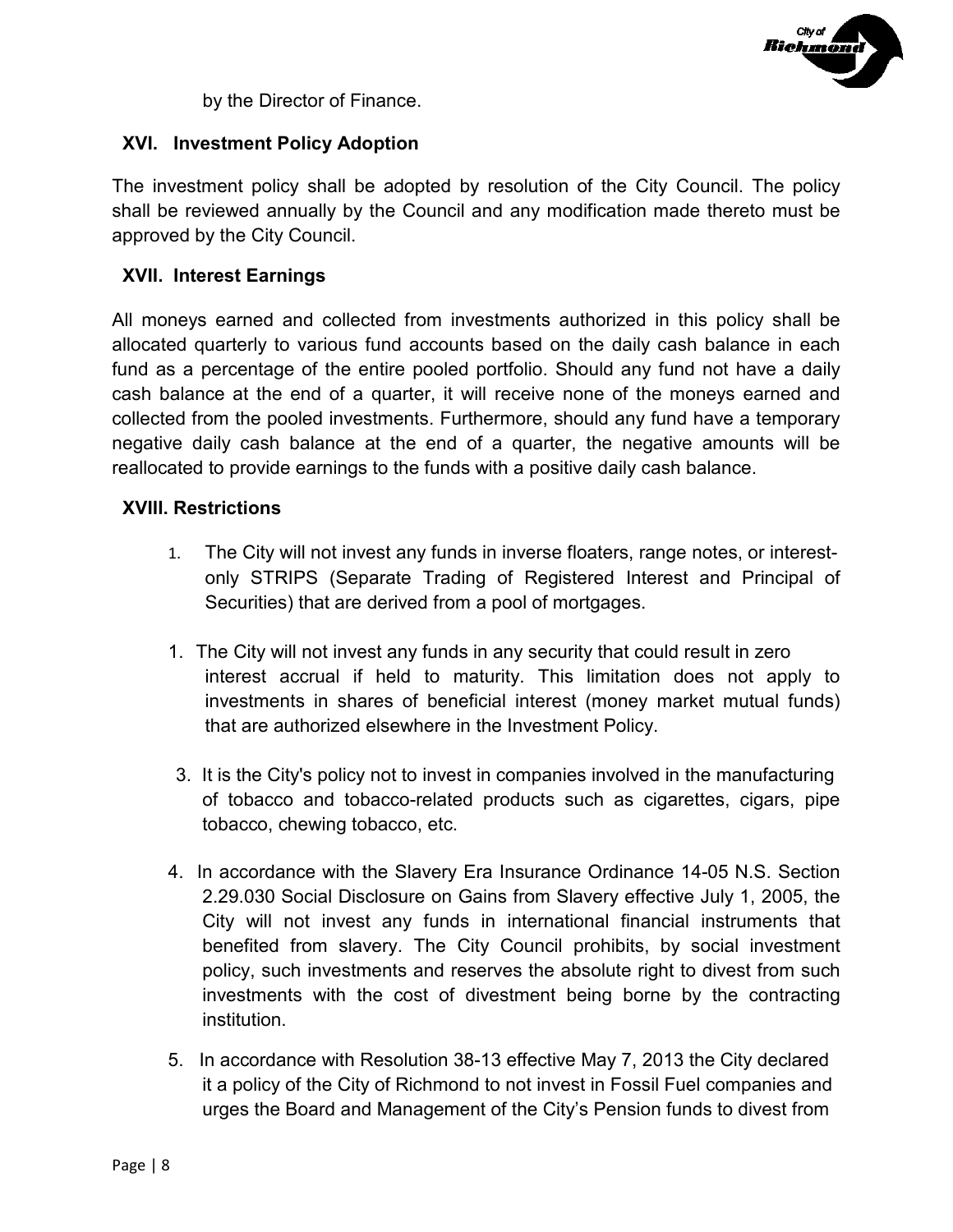

publicly-traded Fossil Fuel Companies.

6. In accordance with the Sanctuary City Ordinance 12-18 N.S. Section 4 Prohibition on Investments effective June 5, 2018, the City shall not make any investments in stocks, bonds, securities, or other obligations issued by any provider of Data Broker or Extreme Vetting services to United States Immigration and Customs Enforcement (ICE).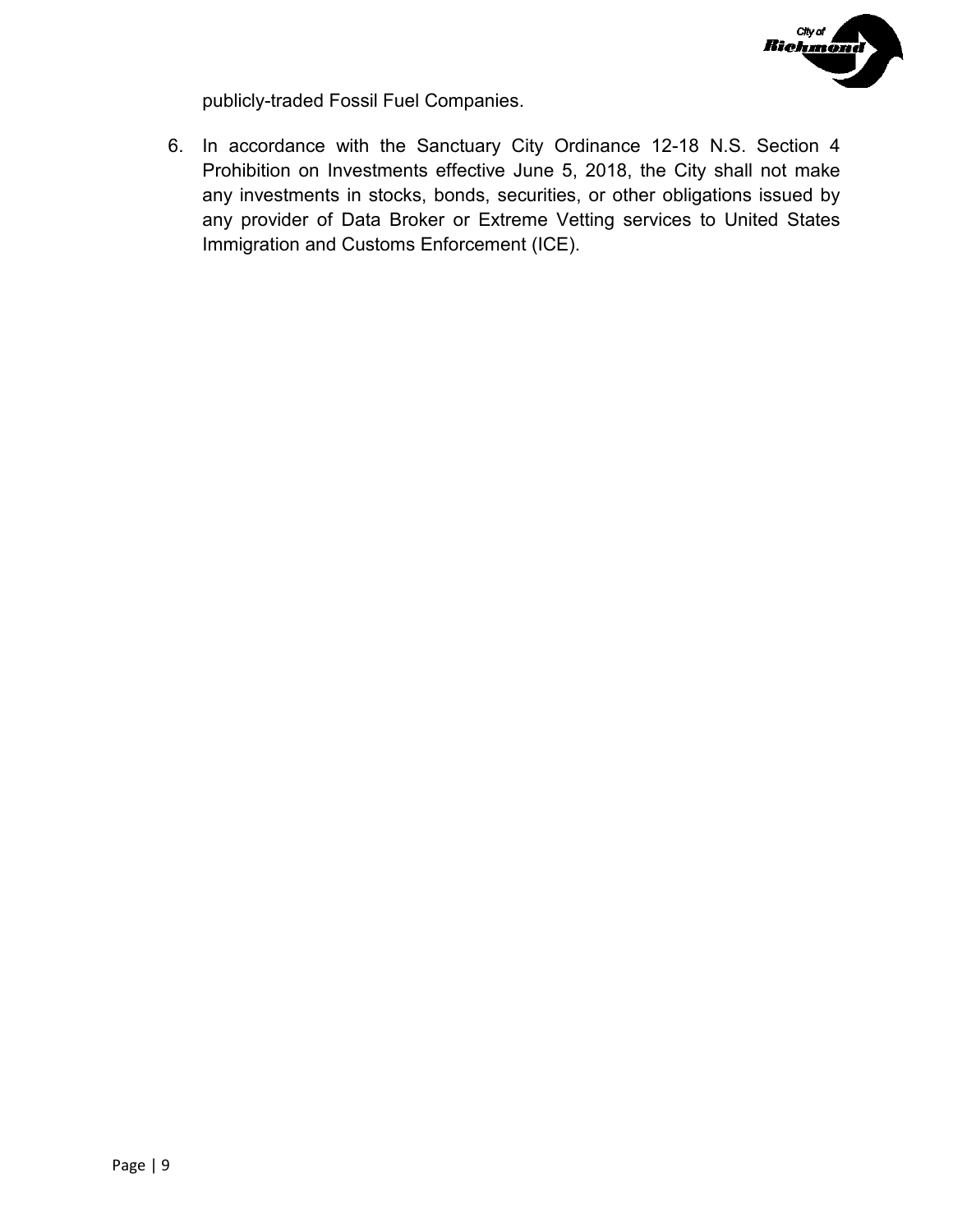

## **GLOSSARY**

**Agencies:** Federal agency securities and/or Government-sponsored enterprises.

**Bankers' Acceptance (BA):** A draft or bill of exchange accepted by a bank or trust company. The accepting institution guarantees payment of the bill, as well as the issuer.

**Benchmark:** A comparative base for measuring the performance or risk tolerance of the investment portfolio. A benchmark should represent a close correlation to the level of risk and the average duration of the portfolio's investments.

**Bid:** The price offered by a buyer of securities. (When you are selling securities, you ask for a bid.) See Offer.

**Broker:** A broker brings buyers and sellers together for a commission.

**Certificate of deposit (CD):** A time deposit with a specific maturity evidenced by a Certificate. Large-denomination CD's are typically negotiable.

**Collateral:** Securities, evidence of deposit or other property, which a borrower pledges to secure repayment of a loan. Also refers to securities pledged by a bank to secure deposits of public monies.

**Comprehensive Annual Financial Report (CAFR):** The official annual report for the government agency. It includes five combined statements for each individual fund and account group prepared in conformity with GAAP. It also includes supporting schedules necessary to demonstrate compliance with finance-related legal and contractual provisions, extensive introductory material, and a detailed Statistical Section.

**Data Broker:** Means either 1) the collection of information, including personal information about consumers, from a wide variety of sources for the purpose of reselling such information to their customers, which include both private-sector businesses and government agencies; 2) the aggregation of data that was collected for another purpose from that for which it is ultimately used.

**Dealer:** A dealer, as opposed to a broker, acts as a principal in all transactions, buying and selling for his own account.

**Delivery versus Payment (DVP):** There are two methods of delivery of securities: delivery versus payment and delivery versus receipt. Delivery versus payment is delivery of securities with an exchange of money for the securities. Delivery versus receipt is delivery of securities with an exchange of a signed receipt for the securities.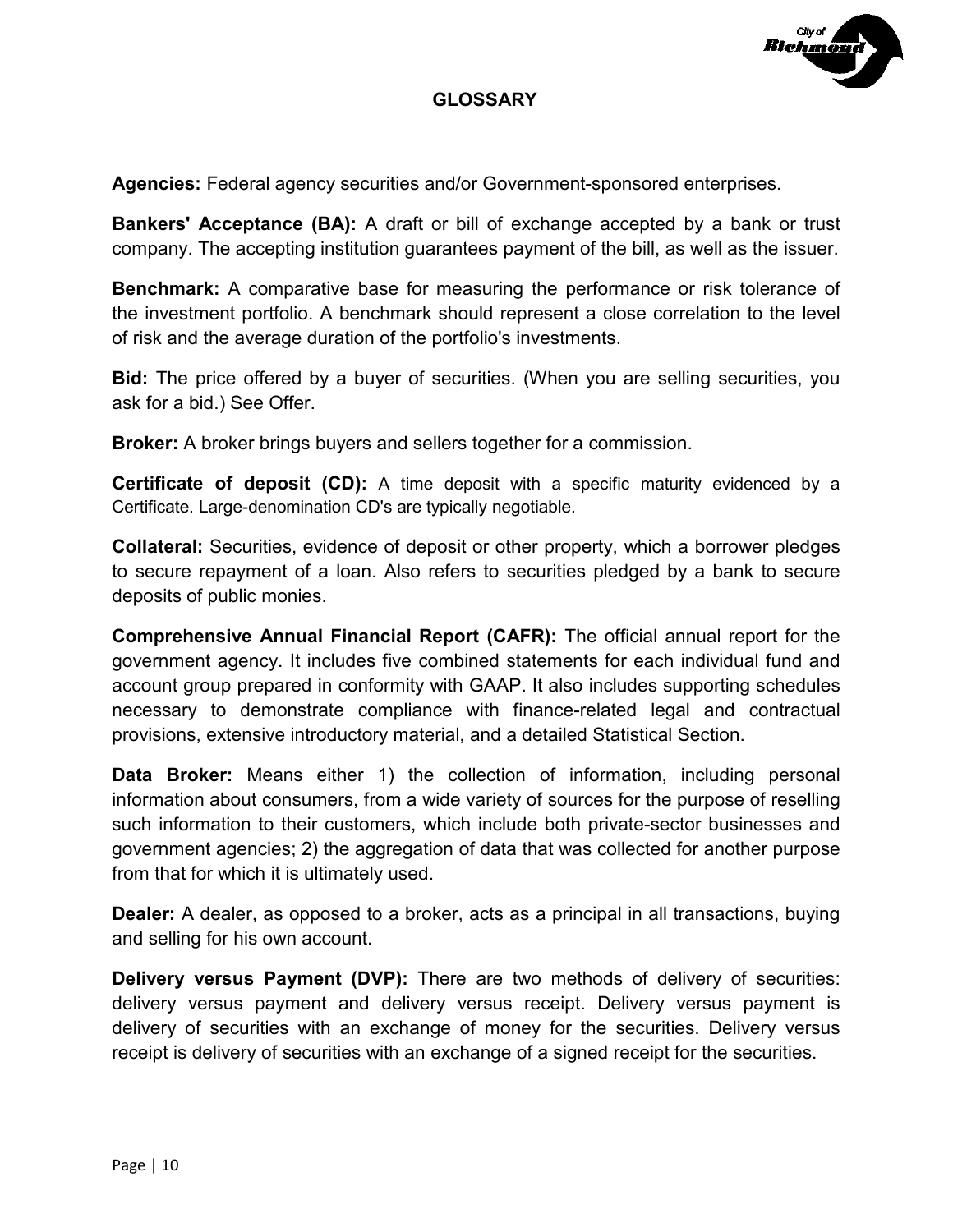

**Diversification:** Investment contained within the portfolio will be diversified by security type, institution and maturity.

**Extreme Vetting:** Data mining, threat modeling, predictive risk analysis, or other similar services.

**Federal Deposit Insurance Corporation (FDIC):** A federal agency that insures bank deposits, currently up to \$250,000 per deposit.

**Federal Home Loan Banks (FHLB):** Government sponsored wholesale banks (currently 12 regional banks), which lend funds and provide correspondent banking services to member commercial banks, thrift institutions, credit unions and insurance companies. The mission of the FHLBs is to liquefy the housing related assets of its members who must purchase stock in their district Bank.

**Federal National Mortgage Association (FNMA):** FNMA, like GNMA was chartered under the Federal National Mortgage Association Act in 1938. FNMA is a federal corporation working under the auspices of the Department of Housing and Urban Development (HUD). It is the largest single provider of residential mortgage funds in the United States. Fannie Mae, as the corporation is called, is a private stockholder-owned corporation. The corporation's purchases include a variety of adjustable mortgages and second loans, in addition to fixed-rate mortgages. FNMA's securities are also highly liquid and are widely accepted. FNMA assumes and guarantees that all security holders will receive timely payment of principal and interest.

**Federal Reserve System:** The central bank of the United States created by Congress and consisting of a seven member Board of Governors in Washington, D.C., 12 regional banks and about 5,700 commercial banks that are members of the system.

**Fossil Fuel:** A fuel formed by natural processes, such as anaerobic decomposition of buried dead organisms, containing organic molecules originating in ancient photosynthesis that release energy in combustion such as: coal, oil, and gas reserves as measured by the gigatons of carbon dioxide that would be emitted if those reserves were extracted and burned.

**Government National Mortgage Association (GNMA or Ginnie Mae):** Securities influencing the volume of bank credit guaranteed by GNMA and issued by mortgage bankers, commercial banks, savings and loan associations, and other institutions. The security holder is protected by full faith and credit of the U.S. Government. Ginnie Mae securities are backed by the FHA, VA or FHA mortgages. The term "pass-through" is often used to describe Ginnie Maes.

**Liquidity:** A liquid asset is one that can be converted easily and rapidly into cash without a substantial loss of value. In the money market, a security is said to be liquid if the spread between bid and asked prices is narrow and reasonable size can be done at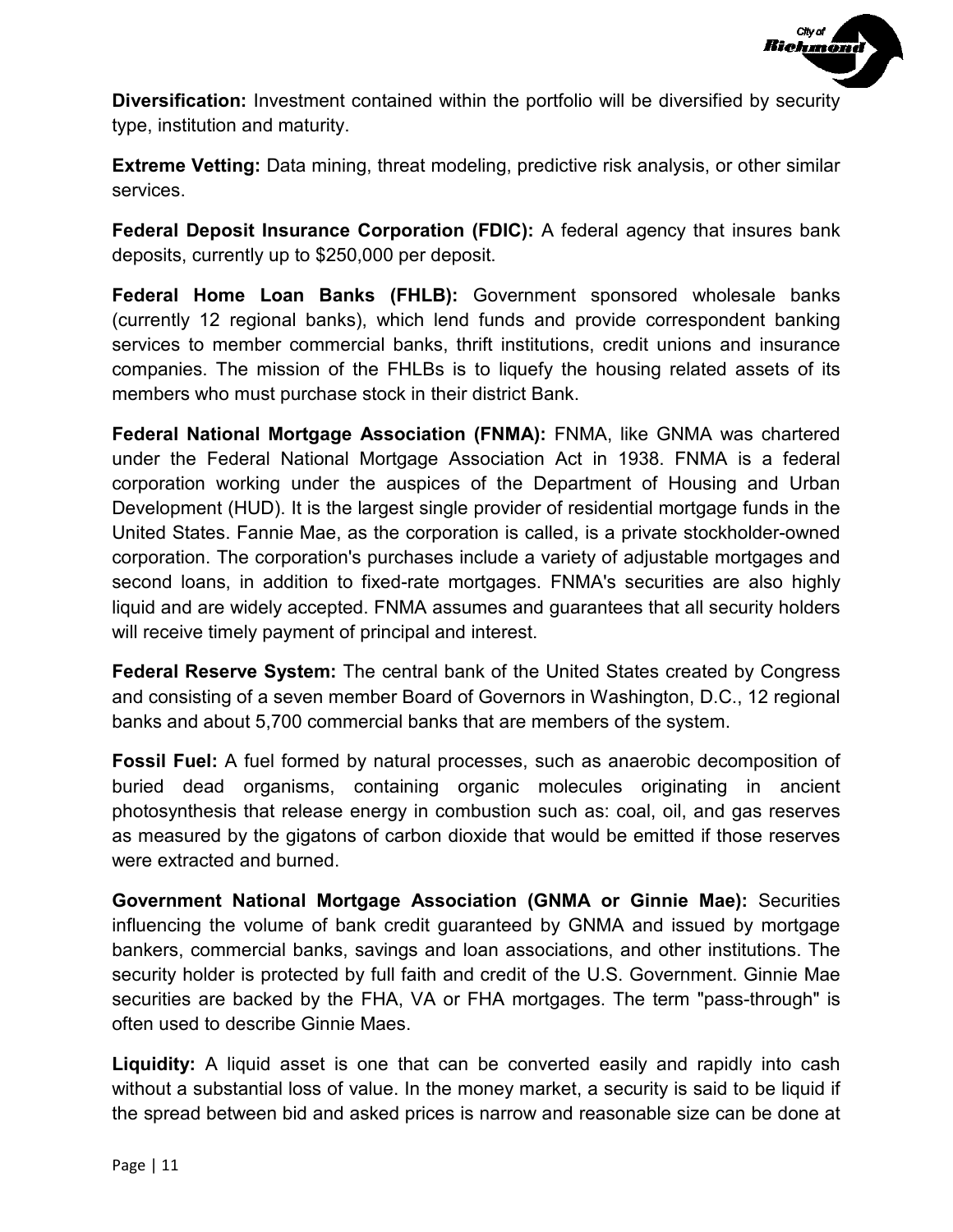

those quotes.

**Local Government Investment Pool (LGIP):** The aggregate of all funds from political subdivisions that are placed in the custody of the State Treasurer for investment and reinvestment.

**Market Value:** The price at which a security is trading and could presumably be purchased or sold.

**Maturity:** The date upon which the principal or stated value of an investment becomes due and payable.

**Money Market:** The market in which short-term debt instruments (bills, commercial paper, bankers' acceptances, etc.) are issued and traded.

**Offer:** The price asked by a seller of securities. (When you are buying securities, you ask for an offer.) See Bid.

**Portfolio:** Collection of securities held by an investor.

**Primary Dealer:** A group of government securities dealers who submit daily reports of market activity and positions and monthly financial statements to the Federal Reserve Bank of New York and are subject to its informal oversight. Primary dealers include Securities and Exchange Commission (SEC)-registered securities broker-dealers, banks, and a few unregulated firms.

**Prudent Person Rule:** An investment standard. In some states the law requires that a fiduciary, such as a trustee, may invest money only in a list of securities selected by the custody state-the so-called legal list. In other states the trustee may invest in a security if it is one which would be bought by a prudent person of discretion and intelligence who is seeking a reasonable income and preservation of capital.

**Rate of Return:** The yield obtainable on a security based on its purchase price or its current market price. This interest may be amortized yield to maturity on a bond or the current income return.

**Sanctuary City:** A municipal jurisdiction that limits its cooperation with the national government's effort to enforce immigration law.

**Safekeeping:** A service to customers rendered by banks for a fee whereby securities and valuables of all types and descriptions are held in the bank's vaults for protection.

**Secondary Market:** A market made for the purchase and sale of outstanding issues following the initial distribution.

**Securities & Exchange Commission:** Agency created by Congress to protect investors in securities transactions by administering securities legislation.